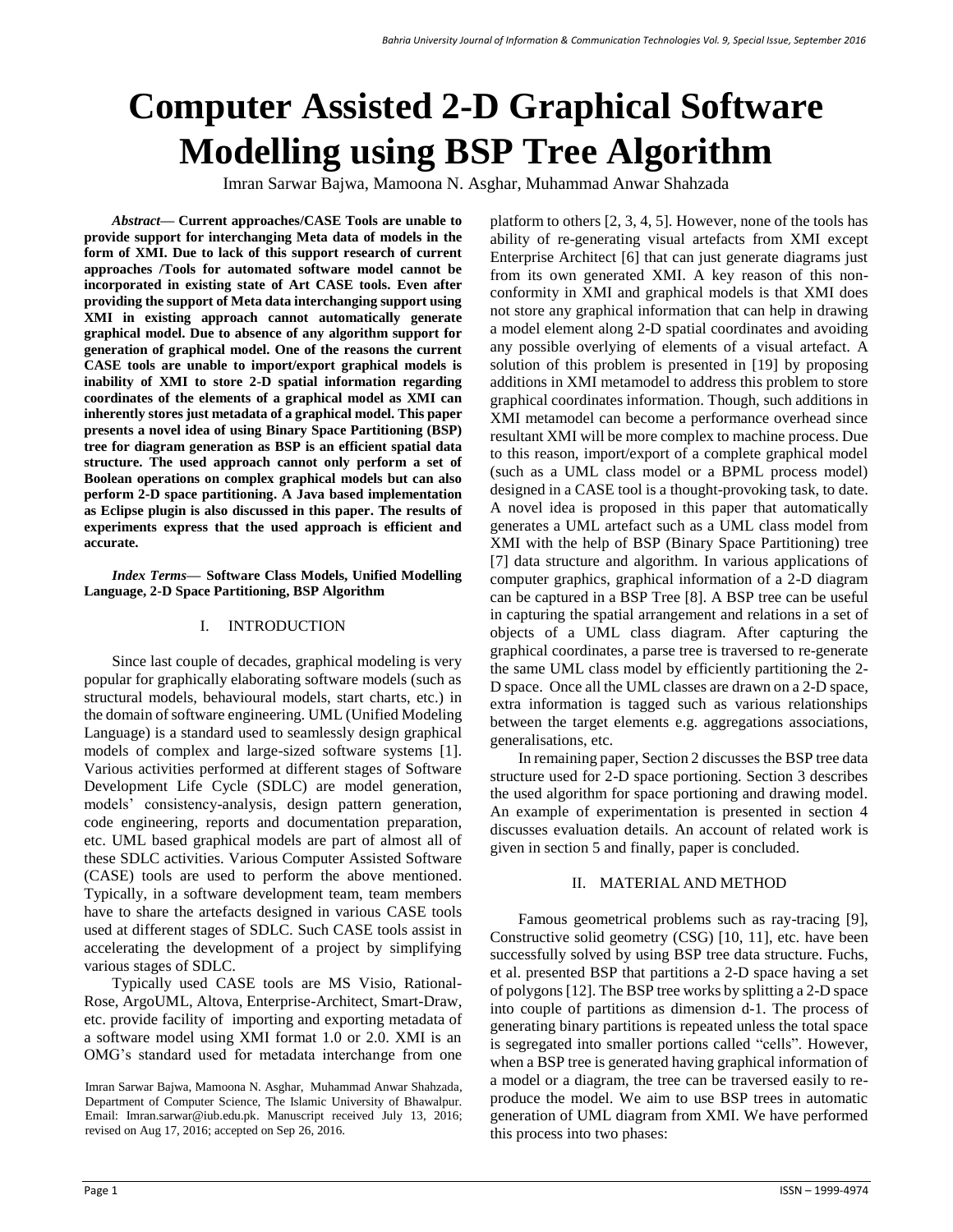#### *A. Generating of a BSP Tree*

The initial step is generation of a BSP tree of elements of a UML artefact such as a class diagram. In generation of a BSP tree, it is ensured that a BSP-tree has all the related information about UML class model. We can identify hierarchy of classes with the help of an algorithm given below:

# TABLE. 1 ALGORITHM FOR IDENTIFYING CLASS **HIERARCHIES**

# **Algorithm 1:** Identification of Hierarchy of classes **Require:** List of classes

- 1: **If** class-A is associated with class-B **then** class-B will be a child of class-A
- 2: **If** class-A has generalization of other class-B **then** class B will becomes a child of class-A(a class-B will inherit all features of Class-A)
- 3: **If** class-A is aggregates another class-B **then** class-B will becomes child of class-A.
- 4: **If** class-A has composition of another class-B **then** class-A will becomes child of class-B.
- 5: **If** class-A has realization with an interface B **then** class A will become child of B.
- 6: **If** class A has no relationship to any other classes or there is numeration **then**

class A is being considered as leaves of a tree.

BSP tree not only has information about number of classes as well as hierarchical structure of elements in a UML artefact. It's better to generate a Binary space partitioning tree from XMI file rather than to generate Binary space partitioning tree through graphical scene. For example, all classes are C1, C2, …, Cn in an XMI document are extracted from XMI document and stored in 1-D array C. First we need to find out the hierarchy in which these classes are going to be stored in a BSP tree data structure.

We have used such associations to find the hierarchy among the nodes in a tree. The used algorithm for generating BSP tree for UML class diagram is given below:

#### TABLE. 2 ALGORITHM FOR GENERATING BSP TREE

| <b>Algorithm 2:</b> For Generating BSP Tree |
|---------------------------------------------|
| <b>Require:</b> List of all classes         |

**1:** Select a middle class C*m*. Middle class C*<sup>m</sup>* is any of the classes that have exactly two relations.

**2:** Put all the classes in XMI file before the class C*m*, into a list C*0…m-1* on Left-Side of a BSP data structure.

**3:** A set of classes which exist after the class C*m* are placed in XMI into a list C*m+1…n* to be right-side of the Binary Space Partitioning tree.

**4:** The class C*<sup>m</sup>* will become the root of the Binary Space Partitioning tree. After that, the available classes in a list from C*0…m-1* are put in the Binary Space Partitioning data structure to the left-side of the super class while the remaining set of classes are kept in list from C*m+1…n* are arranged in the Binary Space Partitioning tree to the right-side of its super class.

**5:** If in a list C*0…m-1* and C*m+1…n* having more elements, go back

to step No.2. By applying Recursive process again and again on the lists  $C_{0...m-l}$  and  $C_{m+1...n}$  till the last element in the list.

To generate a tree the first requirement is to identify the suitable class for root node. A class having exactly two of relationships (identified by Algorithm 1) becomes C*<sup>m</sup>* that becomes the root node C *root* of the BPS tree. All the remaining classes in array C will become child nodes of the root in the tree. Here, an associated class C*a* will becomes a child of class C *root*. Here, all classes on the left side of the root node are  $C^l$  and can be find out by using function  $f(C^l)$  $\langle C \rangle$  *root*. Similarly, all classes on right side of the root are C<sup>r</sup> and function to find these classes is  $f(C^r) > C$  *root*. Here, association in two classes is determined on the basis of UML associations, UML generalizations and UML aggregations.

## *B. Traversing of BSP Trees*

**Algorithm 3:** BSP Tree Traversal

After generating a BSP tree, next phase is its traversing for the sake of 2D space portioning. During the space portioning process, coordinates of each partition are also saved that are later on used for drawing graphical shapes to generate UML class diagrams.

## TABLE. 3 ALGORITHM FOR TRAVERSING BSP **TREE**

| <b>Require:</b> A BSP tree                        |
|---------------------------------------------------|
| 1: function <i>Traverse1</i> (BSPtree)            |
| $if (BSPtree == null)$ then<br>2:                 |
| 3:<br>exit                                        |
| 4:<br>end if                                      |
| 5:<br><b>if</b> (positiveside of (rot (BSP tree)) |
| 6:<br>traverse1(positivebranch(BSPtree));         |
| 7:<br>displaytriangle(rot(BSPtree));              |
| traverse1(negativebranch(BSPtree));<br>8:         |
| 9:<br>else                                        |
| 10:<br>traverse1(negativebranch(BSPtree));        |
| 11:<br>displaytriangle(rot(BSPtree));             |
| 12:<br>traverse1(positivebranch(BSPtree);         |
| 13:<br>end if                                     |
| 14: end function                                  |

To traverse a BSP tree, a simple test is performed at each node of the tree recursively. In the algorithm for BS tree traversal shown in Table III, a slightly adapted version of traditional in-order traversal algorithm [13] is used. The process of traversing a BSP tree and its mapping to a binary partitioned space is shown in Figure 1. A major modification in [13] is not using the view point parameter as the originally this algorithm was proposed for rendering purpose.

In our approach, to draw a UML class model, a 2-D space is portioned into a set of cells as shown in Figure 1 and a rectangle is drawn to represent a cell. Since, each partition is a binary partition, each rectangle has a neighbouring rectangle by side and may be a following rectangle as well.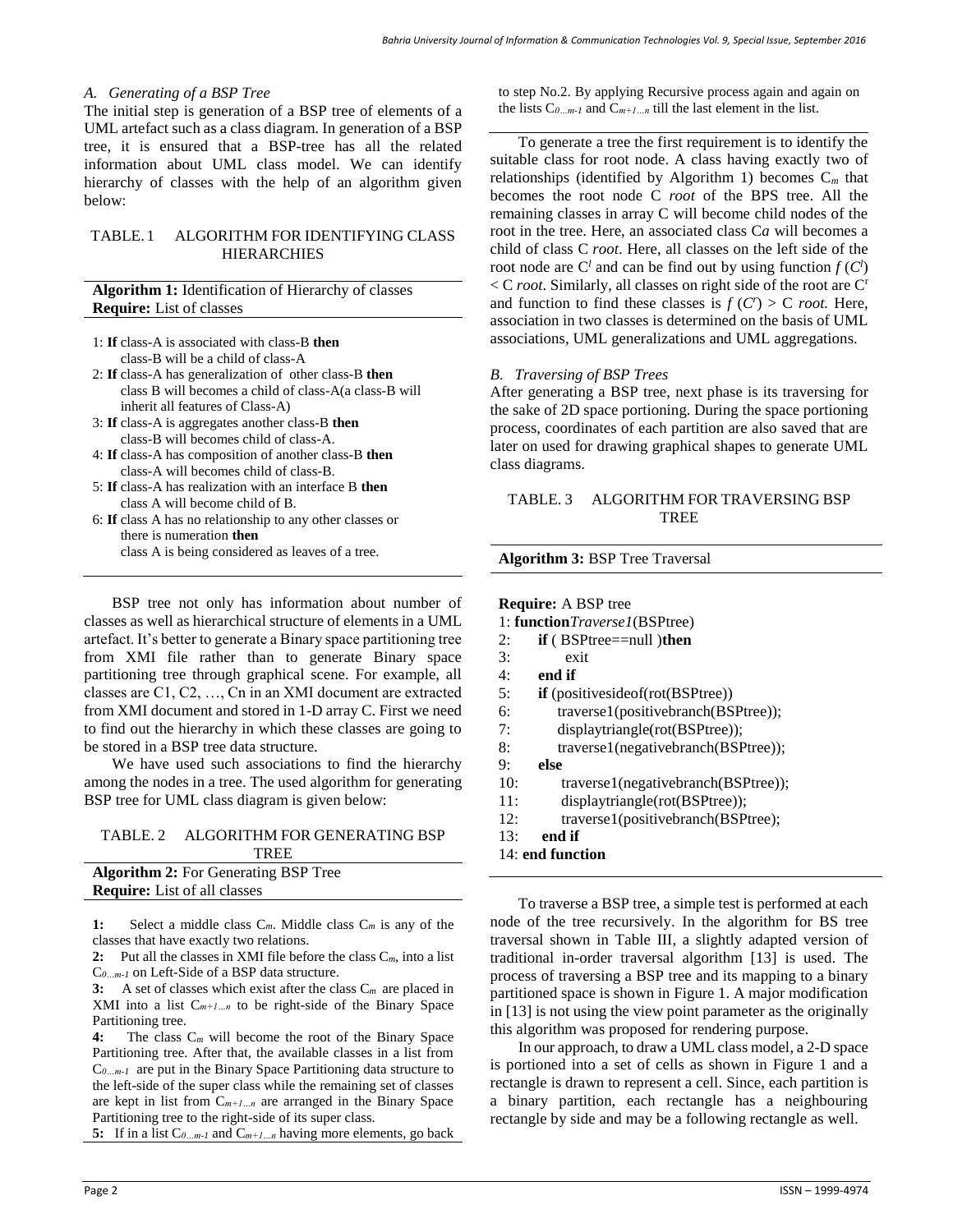

Fig. 1 BSP tree to UML class model mapping

## *C. Used Framework for Diagram Generation*

The process of generating diagram is performed into two phases: initially, XMI script of a UML class diagram is mapped to a BSP tree and then by traversing the BSP tree regeneration of a UML class model is possible. In our approach, the experiments were performed with 2.1 version of XMI and the reason of choosing 2.1 version of XMI was acceptance by most of the major CASE tools e.g. Enterprise Architect, ArgoUML, Altova UModel, USE, etc.

The proposed framework is shown in Figure 2 where input of the system is XMI (.xml) script and then a set of processing activities are executed to perform the steps explained in the previous section.

All the steps of proposed framework for 2-D space partitioning and UML class diagram generation are explained below:

## *D. Parsing XMI Script*

The working of the used framework starts with input acquisition of metadata of a UML class diagram in the form of XMI. We have used a XMI parser developed in Java as Eclipse plugin for this purpose. Since, we use the EMF (Eclipse Modeling Framework) Ecore format of XMI, the parsing module is based on Ecore parsing libraries. During parsing of Ecore XMI, the names of classes, their respective attributes and methods are extracted along the various types of relationships. It helps to extract classes, objects and related tags. The extracted information is stored into an **ArrayList<String>** as class names, respective class variables, and class functions along associated relationships.

#### *E. Classes Hierarchy Identification*

After processing the XMI script for information processing, the associations in classes is extracted. Here, different associations are represented in a different way. Extraction of such associations is also important as the hierarchy of nodes in a BSP tree representing classes is based on the types of relationships such as associations, aggregations, etc.

## *F. BSP Tree Generation*

Once the required information such as class names, attributes, associations, etc. is retrieved, the BSP tree is generated. To generate a BSP tree, first of all a root node is selected by randomly choosing a class that comes first in XMI script will also be first class in **ArrayList<String>**. This process of iteratively repeated by selecting the next class in **ArrayList<String>** and deciding its hierarchy by using algorithm 1 and then generating next node of the BSP tree by using algorithm 2. This process is repeated recursively until every polygon is marked as a node of the BSP tree.

Once a BSP tree is generated, it is ready to be traversed and generate a UML class diagram. The traversal details of a BSP tree are given in next section.



Fig. 2 Framework of the used system for 2-D space partitioning

## *G. Traversing the BSP Tree*

To generate the UML class diagrams, we need to traverse the BSP tree, first. The tree is typically traversed in linear time from an arbitrary viewpoint. However, we are not drawing the UML model in a particular perspective of user's view. Hence, we do not consider the view point parameter here.

In computer graphics, a BSP tree is in-order traversed. The process of in-order traversal recursively continues until the last node of the tree is traversed. In the case of a 2-D space tree, a modified in-order traversal (see Fig. 1) yields in a depth-sorted ordering of all rectangles (classes) in the space. Using the in-order traversal, either a back-to-front or frontto-back ordering of the triangles (classes) can be drawn. The back-to-front or front-to-back ordering is a matter of concern in the scenes where there are overlapping objects. However, in case of a UML class model, all objects (classes) in a scene are non-overlapping; the ordering of drawing does not matter.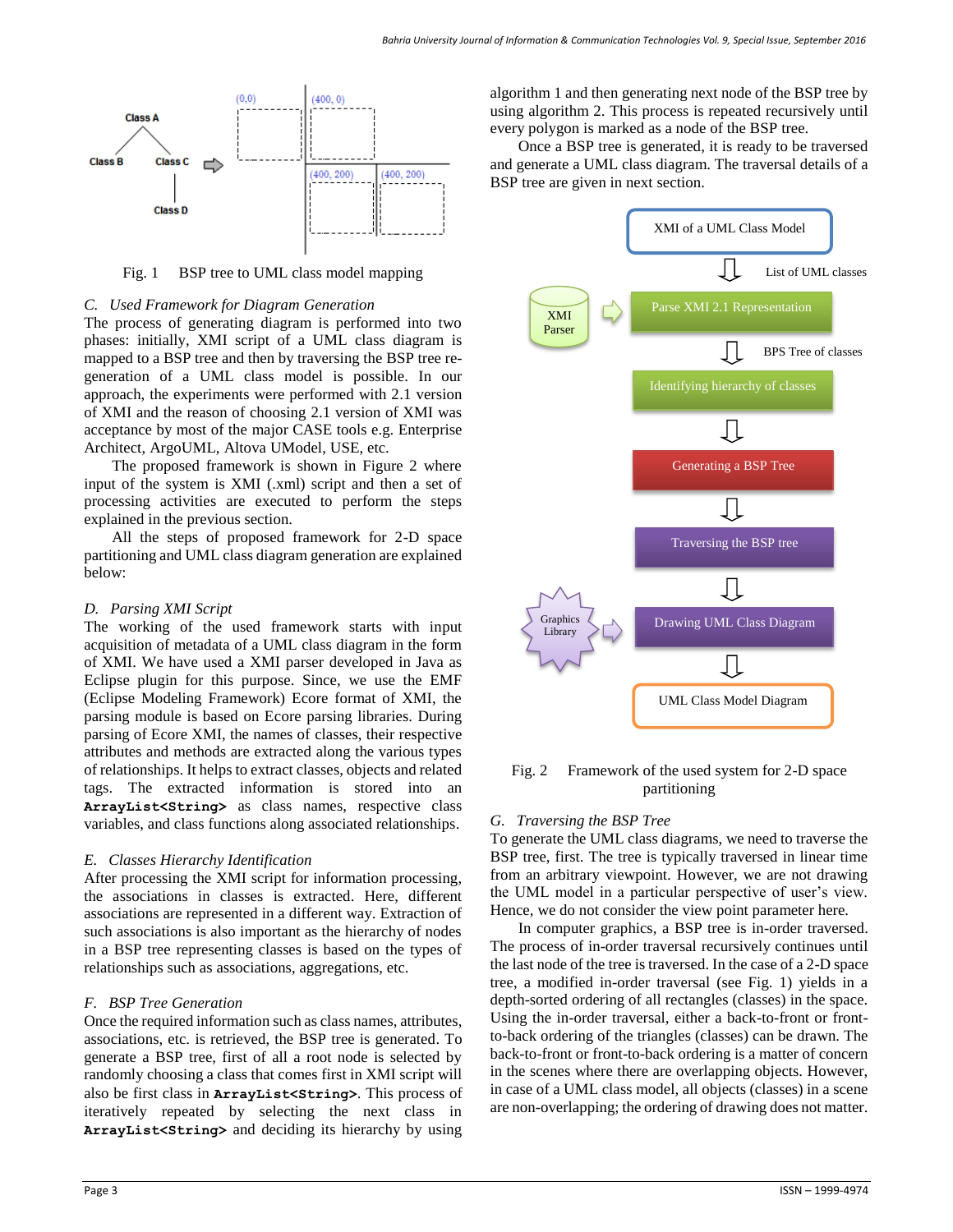## *H. Drawing UML Class Model*

In this phase, first the extracted information from the previous module is used to draw the UML class diagrams.



#### Fig. 3 Mapping the BSP tree to UML class Diagram

For the root node, the whole 2-D space is bisected into vertical position. Here, the first class that is root node can be drawn at any side of the partition however our algorithm draws the class on the left side of the vertical division. To actually draw class model, a Java based module was designed that is based in 2D Graphics library that can draw rectangles, lines on given coordinates. The rendering process in Java can be broken down into various phases that are controlled by the Graphics 2D rendering attributes [28].

To draw one a class diagram, a combination of three rectangles are drawn on a JPanel so that the size of the rectangle may be adjustable. Here, all three rectangles are filled with class names and other information. Afterwards the relationships are also drawn on  $2-D$  space. Finally, the diagram is labeled

#### III. RESULTS AND DISCUSSION

To test the designed tool XMI2UML, we present here a solved case study. The solved case study is a sub set of a Library Domain Model (LDM) [18] that describes main classes and relationships which could be used during analysis phase to better understand domain area for Integrated Library System (ILS), also known as a Library Management System (LMS). The problem statement consists of a UML Class model (see Fig 4). Here EMF Ecore format of XMI is used and the Ecore of UML class model shown in Figure 4 is designed in Eclipse EMF. The used example in the experiment (see Figure 4) is given in [18].



Fig. 4 Example of EMF Ecore XMI

Our tool XMI2UML tool takes input EMF ECore XMI of the UML class model shown in figure 4 and then the proposed tool processes data and generated output is shown in Table IV and the extracted relationships are used in Table V:

TABLE. 4 OUTPUT OF EMF ECORE XMI

| Category          | Count           | <b>Details</b>                                                                                                                                                              |
|-------------------|-----------------|-----------------------------------------------------------------------------------------------------------------------------------------------------------------------------|
| Classes           | $0.5^{\circ}$   | Person, Customer, Order,<br>NormalOrder, OrderGroup                                                                                                                         |
| <b>Attributes</b> | 09              | age, gender, name, address,<br>membershipno, date, num, id, name                                                                                                            |
| Operations        | 00 <sup>1</sup> | getAge(), getGender(),<br>getName(), getAge(), getGender(),<br>getName(), placeOrder(),<br>recieveOrder(), close(), confirm(),<br>proceed(), close(), confirm(), proceed(), |
| Objects           | 0 <sup>0</sup>  |                                                                                                                                                                             |
| Multiplicity      | 02              | $*, 0*$                                                                                                                                                                     |
| Associations      | 01              | Order – Customer                                                                                                                                                            |
| Composition       | 01              | Order – OrderGroup                                                                                                                                                          |
| Aggregations      | 00              |                                                                                                                                                                             |
| Generalizations   | 01              | Order - NormalOrder                                                                                                                                                         |
| Realization       | 01              | Customer -- Person                                                                                                                                                          |

After extracting the information of a UML Class model, a logical model of a BSP tree data structure is generated as shown in Figure 5.

TABLE V RELATIONSHIP EXTRACTION FROM EMF ECORE XMI

| $S N_0$ ./<br>Type | Source       | Mult.<br>A | Lab<br>el | Mult.<br>B           | Destinati<br><sub>on</sub> |
|--------------------|--------------|------------|-----------|----------------------|----------------------------|
| Relation<br>01     | Order        | $\ast$     |           | 1                    | Customer                   |
| Relation<br>02     | Order        | 1          |           | $0 \ldots$<br>$\ast$ | OrderGro<br>up             |
| Relation<br>03     | Order        |            |           |                      | NormalO<br>rder            |
| Relation<br>04     | Custo<br>mer |            |           |                      | Person                     |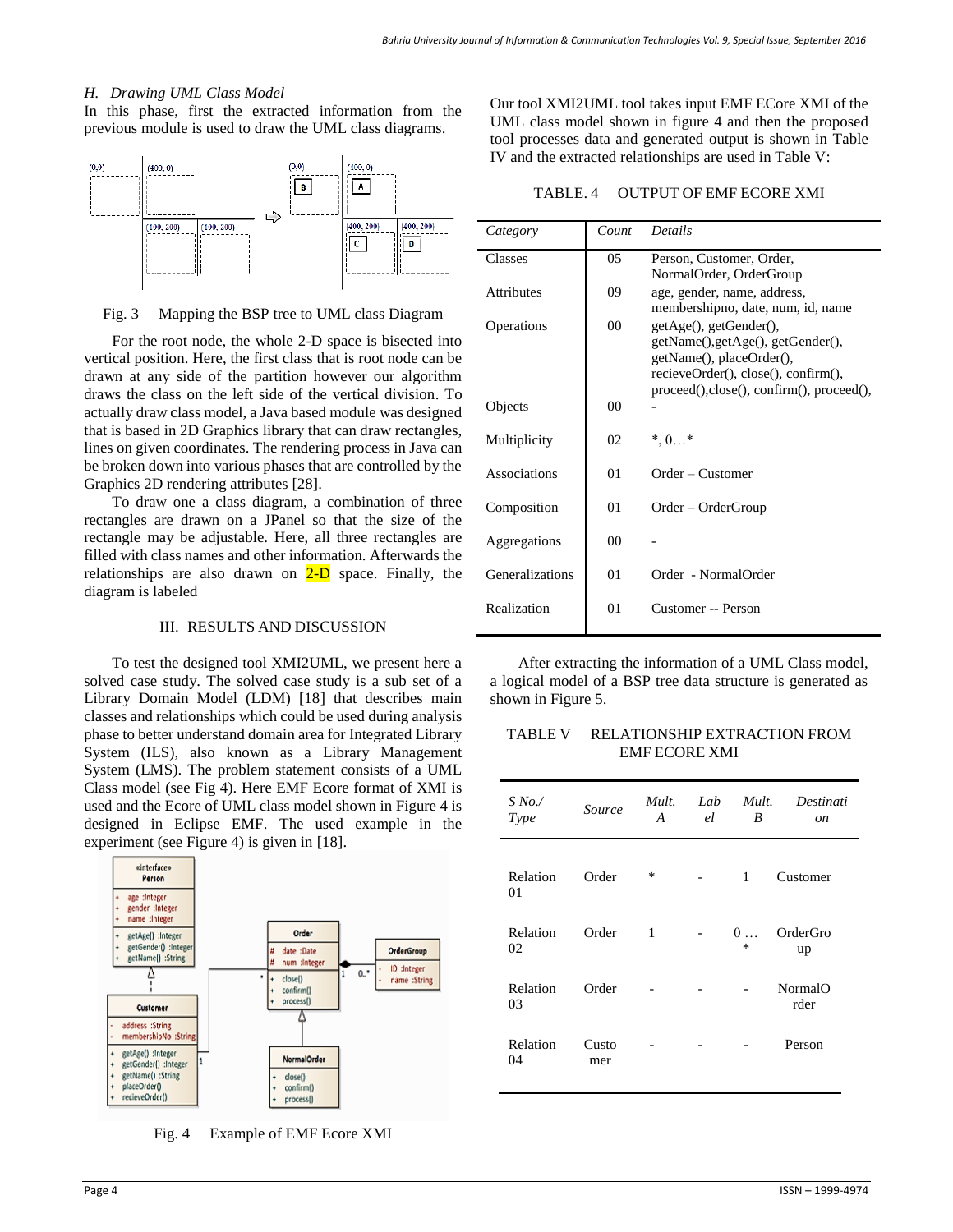The BSP tree generated for the solved example is shown in Fig. 5.



Fig. 5 Binary Space Partition Tree generated for the example

After generating a logical model based BSP tree the BSP tree is mapped to an actual diagram and the actual diagram of the solved case study above is shown in in Figure 6. In the Figure 6 the coloured dotted lines show the rationing done by the BSP tree algorithm.



Fig. 6 output of XMI2UML tool

Different examples were solved by the XMI2UML tool and the results are shown in Table VI. However, an efficiency related issue of BSP that was highlighted by Bruce Naylor is balancing of the BSP tree. To solve this problem various tree balancing algorithms can be used. Including the examples discussed above; total 5 different scenarios were processed. The results of all examples are shown in Table VI.

# TABLE VI RESULTS OF DRAWN UML CLASS **MODELS**

| Category             | Total<br><b>Items</b> | Correct<br><b>Items</b> | <b>Missed</b><br><b>Items</b> | <b>Incorrect</b><br><b>Items</b> |
|----------------------|-----------------------|-------------------------|-------------------------------|----------------------------------|
| <b>Classes</b>       | 36                    | 30                      |                               |                                  |
| <b>Attributes</b>    | 36                    | 33                      |                               |                                  |
| <b>Relationships</b> | 20                    | 16                      |                               |                                  |
| Cardinality          |                       | 18                      |                               |                                  |

The results of the experiments are further represented in terms of recall and precision. Table VII shows that recall of Classes is 86.11% and precision is 91.71% that is very encouraging for future enhancements (see Fig. 7.).

## TABLE VII RECALL AND PRECISION OF RESULTS

| Category             | Recall | <b>Precision</b> |
|----------------------|--------|------------------|
| <b>Classes</b>       | 86.11% | 91.17%           |
| <b>Attributes</b>    | 91.66% | 93.93%           |
| <b>Relationships</b> | 80.33% | 84.21%           |
| Cardinality          | 90.00% | 90.90%           |



Figure 7 shows the results of the experiment as the graph shows that accuracy of classes is 91% and attributes is 94% while accuracy is of relationships and cardinality is at lower side as 78% and 90% respectively.

## IV. CONCLUSION

In this research paper, a challenging task of automated creation of UML class diagram with software requirements is addressed since natural language requirements do not have a particular graphical representation. We integrated BSP trees for automated generation of UML class models. Our research is all about designing and implementing a theory that can read, understand and analyze the natural language software requirements in text file and transform into XMI format and then we generated UML class diagram from XMI. We have designed a fully automated framework which has an ability to identify classes, class objects, attributes, Associations, relations among classes and operations by applying an artificial intelligence based methodology. Class diagrams are generated by using the knowledge which is extracted through framework. Even there is no involvement of user normal